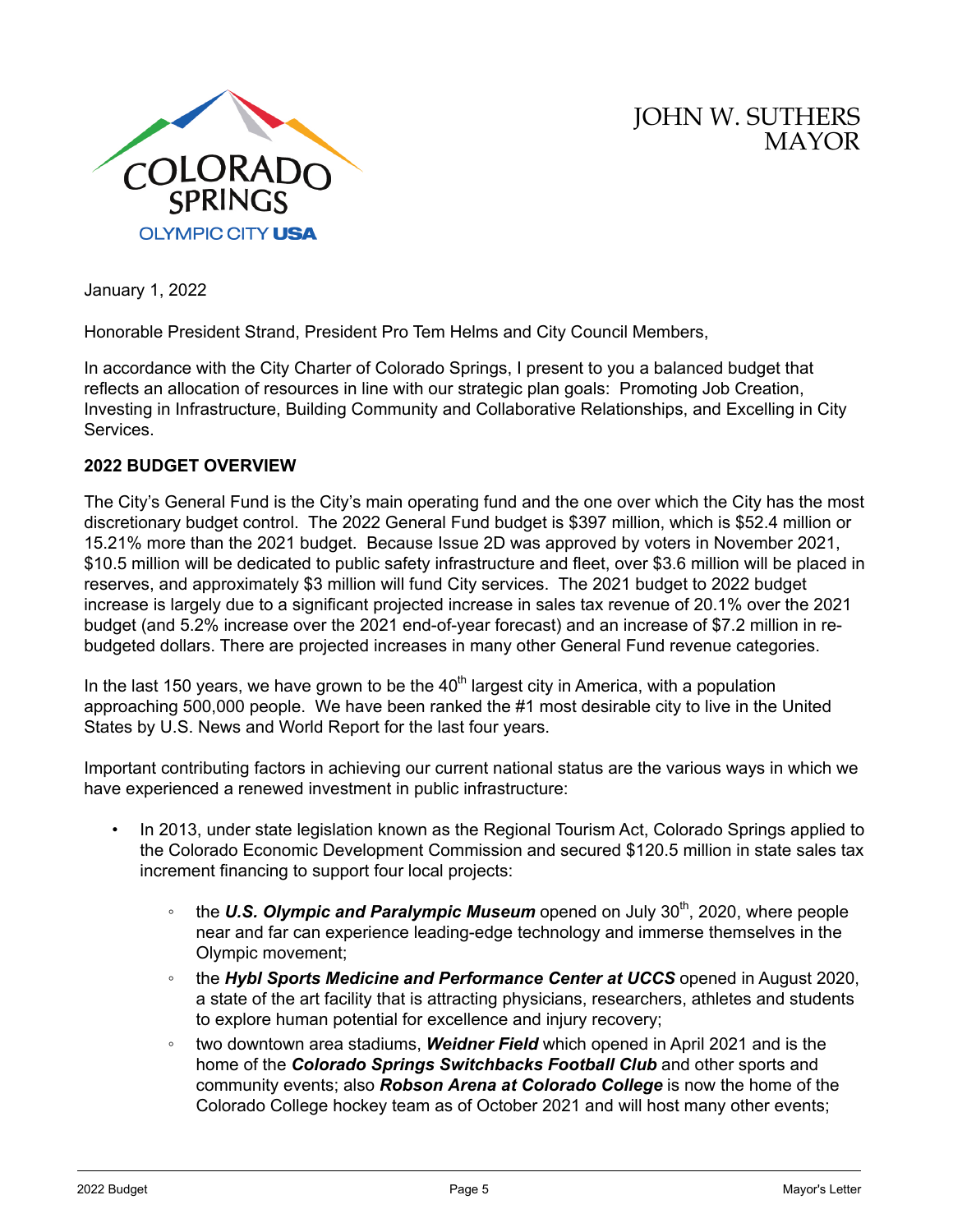- the new *Air Force Academy Visitor Center* adjacent to I-25, and situated on a 59 acre development surrounded by office, hotel, recreation and dining amenities; the project had been impacted and delayed due to the COVID-19 pandemic, but was back on track in 2021.
- In the Summer of 2021, the new state-of-the-art Pikes Peak Summit Complex opened to the public after three years of construction, and is the highest altitude visitor center in the world.
- In November of 2019, voters in Colorado Springs passed Issue 2C2, agreeing to continue investment in our roads with approximately \$340 million over 5 years, 2021-2025, at a reduced sales tax rate of 0.57%. This is a continuation of Issue 2C which was passed by voters in November of 2015, for 2016-2020, at a sales tax rate of 0.62%. Funding received from 2C2 will allow for paving of over 850 lane miles in years 2021-2025.
- In November of 2017, voters passed Issue 2A, agreeing to invest in our stormwater program, including reinstating a stormwater fee which will allow us, over the next 20 years, not only to meet our various legal obligations, but to create the best stormwater program in Colorado.

General Fund dollars freed up by the passage of the stormwater fee in 2018 has allowed us to hire 120 police officers and 32 firefighters by the end of 2022. In the 2022 Budget, 17 police officers will be added to the ranks, fulfilling the commitment of 120. The full complement of 32 additional firefighters was added by the end of 2021. The additional sworn personnel are essential to reducing critical incident response times and making our public safety capabilities among the best in the country.

Across all departments and functions, we have an obligation to our residents to continue to provide excellent services, and as such, the 2022 General Fund Budget includes the following high priority items that allow us to enhance and improve our service delivery:

- \$10.5 million for public safety infrastructure and fleet, to include construction of and equipment for Fire Station #24 in the Northeast part of the City
- \$700,000 of increased funding for 17 new sworn Police positions that will be added towards the end of 2022
- Funding for the Fire Department for the addition of 4 civilian positions and related operating and capital outlay, which will allow for the establishment of 2 Alternate Response Teams (ARTs) within the Community Response Team (CRT) Program. The Law Enforcement Transparency and Accountability Commission (LETAC) recommended the City expand the CRT program – the addition of the two Alternate Response Teams fulfills this recommendation by broadening the response to behavioral health calls for service regardless of level of acuity.
- \$2.5 million for increased staffing across several city departments to address expanding demand for services, including additional staff for the Neighborhood Services Quality of Life program and 4 civilian C-Med tiered response teams in the Fire Department
- \$2.15 million continued funding for the City's Americans with Disabilities Act operating and capital programs
- \$1.7 million of increased funding for city fleet and equipment replacement
- \$500,000 of continued funding to support shelter bed operations for the homeless population
- \$934,000 additional funding to Mountain Metro Transit for increased contract and other operating costs to sustain transit services
- \$1.5 million increased funding to address Information Technology core infrastructure, applications, and cybersecurity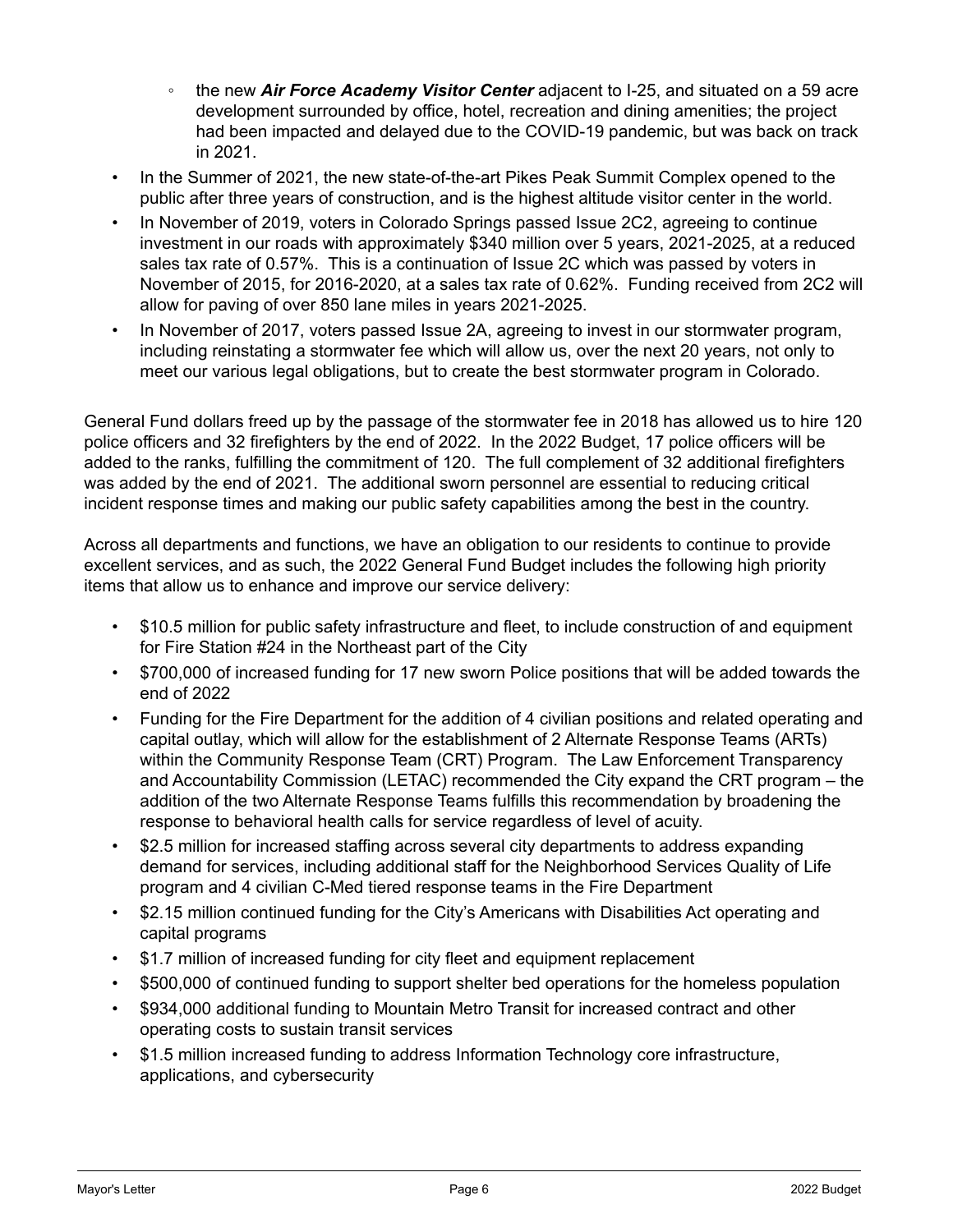- \$9.1 million for market salary increases for all civilian and sworn (Police and Fire) employees, step increases for sworn, pay progression for civilian employees, and pay for performance for civilian employees
- \$14.4 million for full-year funding for the portion of compensation and added positions that were phased in during 2021
- \$5.4 million reinstated budget that was reduced during 2020 for most departments and carried forward into 2021, due to the economic shutdown and revenue loss as a result of the COVID-19 pandemic
- \$2.2 million for critical facility maintenance spread across the City's many facilities including police and fire headquarters, parks facilities, public works facilities, fuel island infrastructure, and the Robert Isaac municipal courthouse
- \$500,000 increased funding for city-wide Capital Improvement Projects
- \$700,000 increased funding for animal law enforcement services
- \$415,000 for expansion of forestry management and mitigation within the city

While we focus on the City's General Fund, it is important to acknowledge the City's other funding sources which are available for City services, most significantly special revenue funds which have specific designated uses. Important special revenue funds include: 2C2 - Road tax fund, Public Safety Sales Tax (PSST) fund, Trails, Open Space and Parks (TOPS) fund, Conservation Trust Fund (CTF or Lottery Fund) for parks, and other federal, state and private grant funds. These designated revenue sources are critically important to the City's ability to provide core municipal services.

# **STRATEGIC PLAN GOAL: PROMOTING JOB CREATION**

We will collaborate with regional partners to attract a diverse economic base to Olympic City USA. This focus includes support for businesses and leveraging Opportunity Zones to create diverse and sustainable economic growth. Through public and private investment in our city, we've added 37,000 jobs since 2015. In fact, Colorado Springs has regained 100% of the jobs lost during the pandemic. We will continue to partner with the community to ensure that the City of Colorado Springs remains one of the most resilient economies in the country.

Highlights of funding included across all funds in this 2022 Budget related to the *Promoting Job Creation* strategic plan goal are the following:

- Continued funding for the Colorado Springs Chamber & EDC and the Small Business Development Center
- Continued funding for arts, sports, and cultural organizations and VisitCOS for visitor promotion, provided with revenue from the Lodgers' and Auto Rental tax (LART) Fund
- \$3.5 million of funding from the Parking Enterprise for downtown streetscape projects, parking meter replacement, and structural maintenance of parking garages, which increases the attractiveness and vibrancy of the core of our City
- Continued expansion of the Colorado Springs Airport business park, to include the completion of an Aerospace facility, Flywheel Capital's office building, the US Forest Service Aerial Firefighting Tanker Base, and initiation of construction of Marriot Hotels' properties
- Increased funding for the Public Works WorkCOS program, a collaborative effort with Springs Rescue Mission designed to uniquely address unemployment and homelessness in our community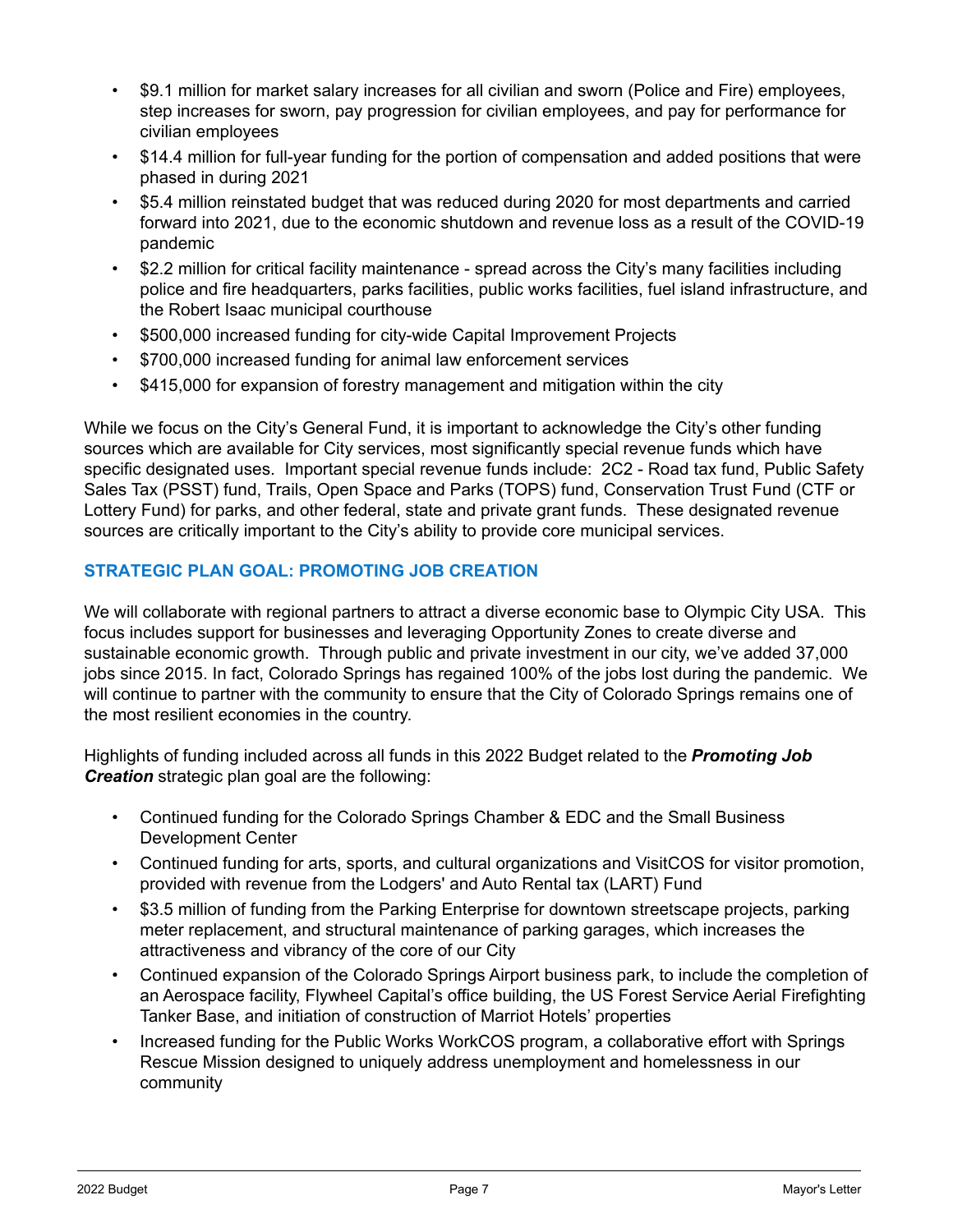### **STRATEGIC PLAN GOAL: INVESTING IN INFRASTRUCTURE**

Maintaining our City's infrastructure and assets are a core responsibility of our City and essential to effective service delivery. We will continue to address infrastructure and transportation needs by providing smart and innovative mobility solutions to create a connected, safe, and accessible community.

Improving our roads is a continued effort in 2022. With the passage of Issue 2C2 in November 2019, we will be able to fund, over a five-year period beginning in 2021, approximately \$340 million for continued improvements to our roads and supporting infrastructure. This is an extension of Issue 2C that was passed by voters in November 2015, and reflects a reduction in the sales tax rate from 0.62% with 2C (2016-2020), to 0.57% with 2C2 (2021-2025). Through the end of 2021, with 2C/2C2 funds, we have paved 1,243 miles of road, improved over 1.1 million linear feet of curb and gutter, and over 2.28 million square feet of sidewalk. Additionally, 6,939 pedestrian ramps have been constructed or improved in compliance with the Americans with Disabilities Act.

One of our foremost challenges, sustainable stormwater funding, was addressed on November 7, 2017 when the voters passed Ballot Issue 2A, creating a dedicated stormwater fee for infrastructure and maintenance. The Stormwater Enterprise has assumed all construction, improvement, operation and maintenance of public stormwater facilities and public stormwater systems in the city.

Highlights of funding decisions included across all funds in this 2022 Budget related to the *Investing in Infrastructure* strategic plan goal are the following:

- \$10.5 million for public safety infrastructure and fleet, to include construction of and equipment for Fire Station #24 in the Northeast part of the City
- \$24.7 million for Stormwater Enterprise operating and infrastructure projects
- \$65.5 million of 2C2 funding for road and street improvements which includes the replacement of deteriorated adjacent curb, gutter, sidewalk and pedestrian ramps
- \$780,000 for roadway and safety improvements at 31<sup>st</sup> Street and Fontanero, one of the busiest westside intersections, leveraging \$3.75 million of additional funding
- \$2.15 million of continued funding for the City's Americans with Disabilities Act operating and capital programs
- \$1.7 million increased funding for the fleet replacement strategy to replace highest priority vehicles and equipment (based upon age, mileage/hours and maintenance history)
- \$1.5 million increased funding to address Information Technology core infrastructure, applications, and cybersecurity
- \$2.2 million for critical facility maintenance spread across the City's many facilities including police and fire headquarters, parks facilities, public works facilities, fuel island infrastructure, and the Robert Isaac municipal courthouse
- \$500,000 increased funding for city-wide Capital Improvement Projects
- \$38.7 million of capital improvements at the Colorado Springs Airport
- \$3.5 million of funding in the Parking Enterprise for downtown streetscape projects, structural maintenance of parking garages, lots and smart parking meters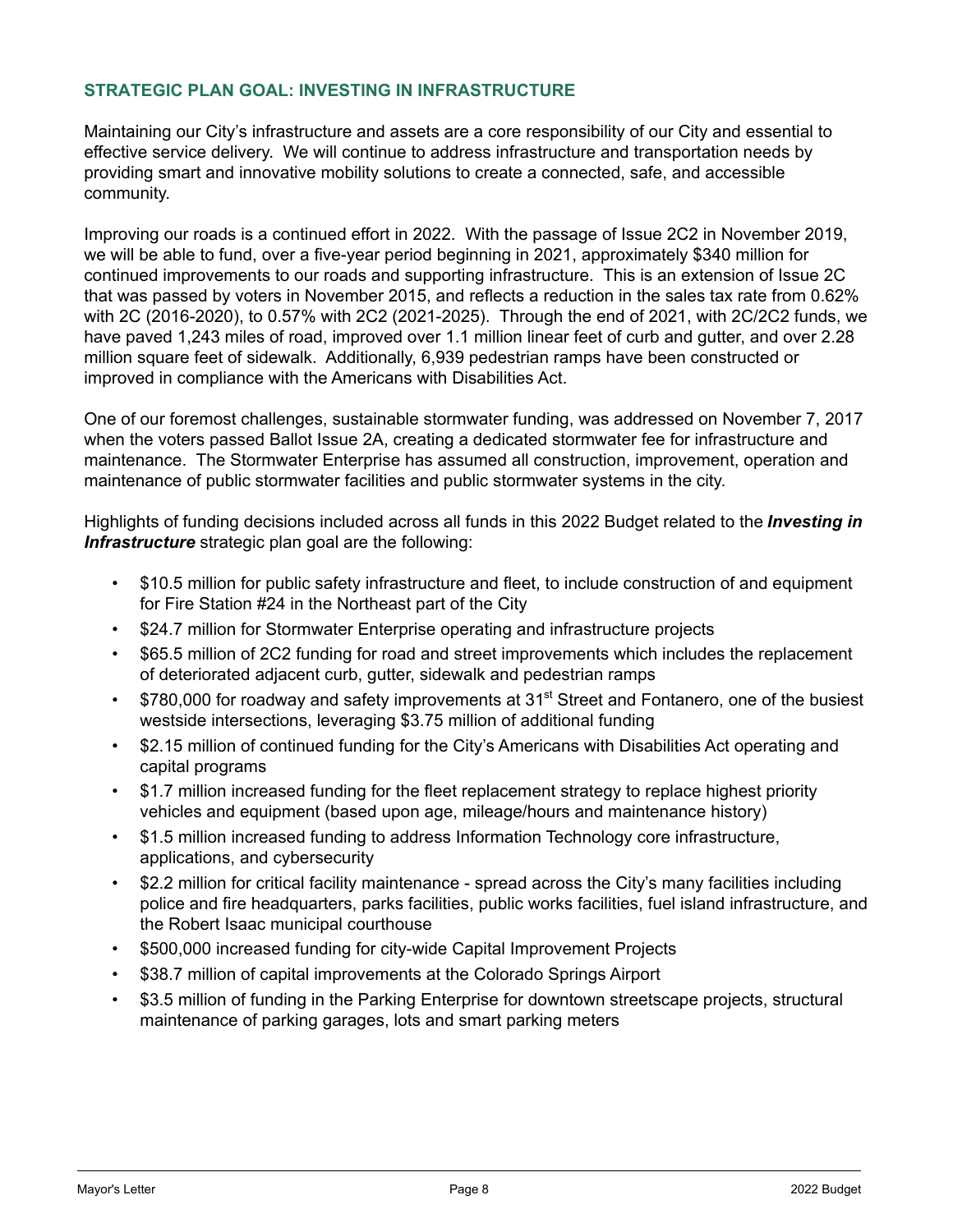### **STRATEGIC PLAN GOAL: BUILDING COMMUNITY & COLLABORATIVE RELATIONSHIPS**

The 2022 Budget is again the result of an open and collaborative process between City Council and Administration. We strive to provide strategic city services and community partnerships that improve resident quality of life by reducing crime, reducing the number of persons experiencing chronic homelessness, increasing affordable housing opportunities, and facilitating community investment. These efforts rely on strategic partnerships and the ability to align efforts and work together toward common goals.

Highlights of funding included across all funds in this 2022 Budget related to the *Building Community and Collaborative Relationships* strategic plan goal are the following:

- Continued funding for the Council of Neighborhood Organizations (CONO)
- Funding for the Fire Department for the addition of 4 civilian positions and related operating and capital outlay, which will allow for the establishment of 2 Alternate Response Teams (ARTs) within the Community Response Team (CRT) Program. Each ART team will be staffed with two Fire Department employees - a Behavioral Health Clinical Navigator and a Community Health Paramedic. These two additional teams will expand the scope of collaborative response in our community by responding to low acuity calls while the other CRT units are responding to higher levels of mental health crisis. Both ART and CRT units will be able to make referrals to existing CSFD Community and Public Health navigation programs as appropriate. Thus, the addition of the ART teams will expand the coordination and collaboration occurring across our city with community service providers, CSPD and CSFD. The Law Enforcement Transparency and Accountability Commission (LETAC) recommended the City expand the CRT program – the addition of the two Alternate Response Teams fulfills this recommendation by broadening the response to behavioral health calls for service regardless of level of acuity.
- Continued funding for neighborhood planning as outlined in PlanCOS
- Continued staff support and participation in the community response to homelessness, including the Springs Rescue Mission campus
- Continued funding for the Community Diversity and Outreach division that will provide a direct link from the City to diverse community groups through programming, dialogue and outreach
- Continued funding for Downtown security
- Continued efforts by the Colorado Springs Airport to rebuild air service delivery for the Pikes Peak Region after the COVID-19 pandemic

# **STRATEGIC PLAN GOAL: EXCELLING IN CITY SERVICES**

Lastly, but certainly not least, it is imperative that the City, as a large organization and major employer, continues to provide excellent and sustainable delivery of core services.

Highlights of funding included across all funds in this 2022 Budget related to the *Excelling in City Services* strategic plan goal are the following:

- \$700,000 of increased funding for 17 new sworn Police positions that will be added towards the end of 2022
- \$9.1 million for market salary increases for all civilian and sworn (Police and Fire) employees, step increases for sworn, pay progression for civilian employees, and pay for performance for civilian employees